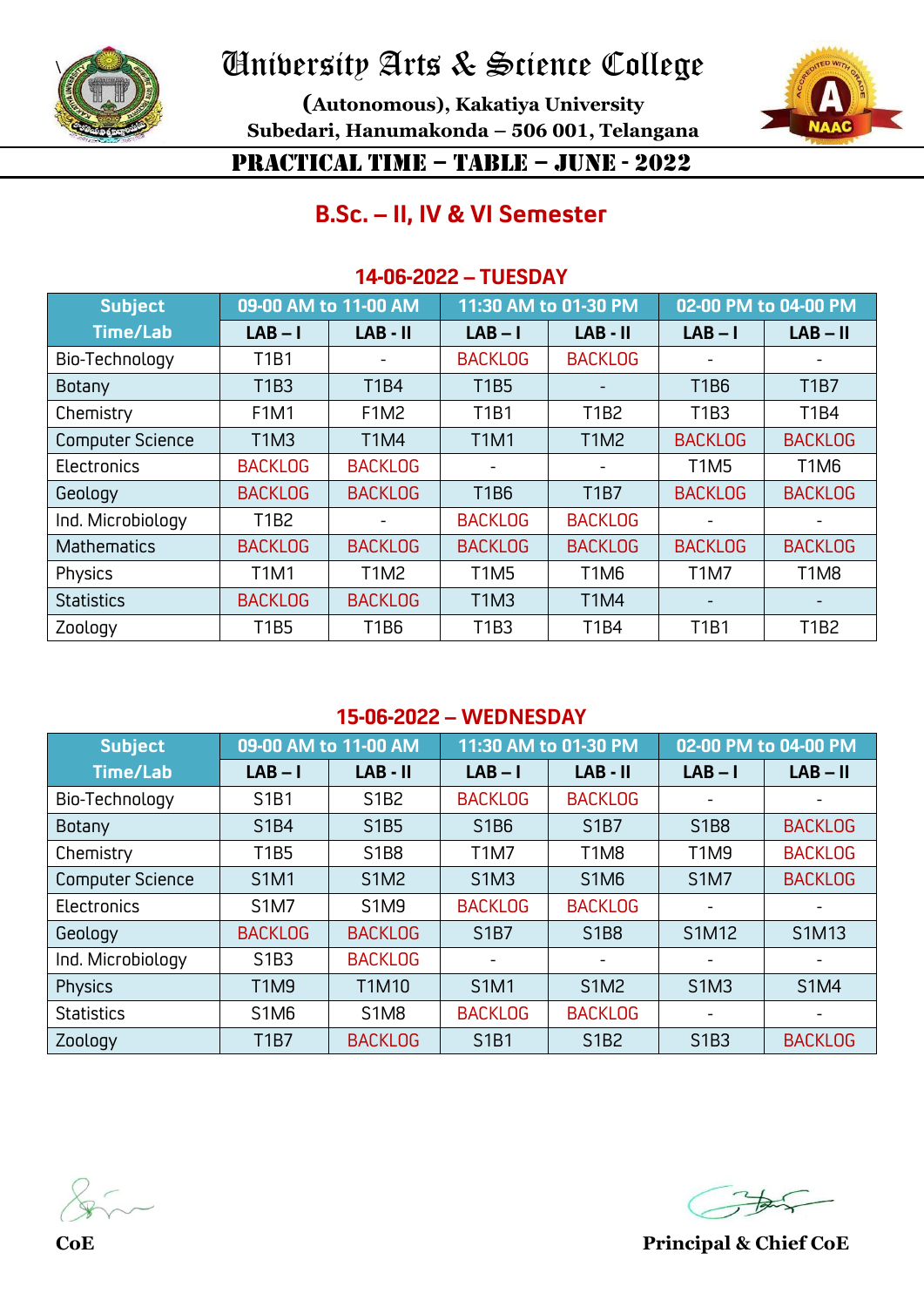

**(Autonomous), Kakatiya University Subedari, Hanumakonda – 506 001, Telangana**



### PRACTICAL TIME – TABLE – JUNE - 2022

#### **16-06-2022 – THURSDAY**

| <b>Subject</b>          | 09-00 AM to 11-00 AM |                | 11:30 AM to 01-30 PM |                | 02-00 PM to 04-00 PM     |             |
|-------------------------|----------------------|----------------|----------------------|----------------|--------------------------|-------------|
| <b>Time/Lab</b>         | $LAB - I$            | $LAB - II$     | $LAB - I$            | $LAB - II$     | $LAB - I$                | $LAB - II$  |
| Bio-Technology          | F1B1                 | F1B2           |                      |                | $\blacksquare$           |             |
| Botany                  | F1B4                 | F1B5           | F1B6                 | F1B7           | F1B8                     | -           |
| Chemistry               | S1B1                 | S1B2           | S1B3                 | S1M13          | S1B4                     | S1B5        |
| <b>Computer Science</b> | <b>F1M3</b>          | <b>F1M4</b>    | <b>F1M5</b>          | <b>F1M6</b>    | <b>F1M7</b>              | <b>F1M8</b> |
| Electronics             | <b>BACKLOG</b>       | <b>BACKLOG</b> | <b>BACKLOG</b>       | <b>BACKLOG</b> |                          | -           |
| Geology                 | <b>F1B8</b>          | <b>F1M9</b>    | <b>BACKLOG</b>       | <b>BACKLOG</b> |                          |             |
| Ind. Microbiology       | F1B3                 | <b>BACKLOG</b> | <b>BACKLOG</b>       | <b>BACKLOG</b> |                          |             |
| <b>Mathematics</b>      | <b>BACKLOG</b>       | <b>BACKLOG</b> | <b>BACKLOG</b>       | <b>BACKLOG</b> |                          |             |
| Physics                 | <b>S1M8</b>          | S1M9           | S1M10                | S1M11          | S1M12                    | <b>F1M9</b> |
| <b>Statistics</b>       | <b>BACKLOG</b>       | <b>BACKLOG</b> | <b>F1M3</b>          | <b>F1M4</b>    | $\overline{\phantom{0}}$ |             |
| Zoology                 | S1B4                 | S1B5           | S1B6                 | S1B7           | F1B1                     | F1B2        |

#### **17-06-2022 – FRIDAY**

| <b>Subject</b>          | 09-00 AM to 11-00 AM |                | 11:30 AM to 01-30 PM          |                | 02-00 PM to 04-00 PM          |            |
|-------------------------|----------------------|----------------|-------------------------------|----------------|-------------------------------|------------|
| <b>Time/Lab</b>         | $LAB - I$            | $LAB - II$     | $LAB - I$                     | $LAB - II$     | $LAB - I$                     | $LAB - II$ |
| Chemistry               | S1B6                 | <b>S1M4</b>    | <b>S1M5</b>                   | S1M10          | S1M11                         | F1B3       |
| <b>Computer Science</b> | <b>BACKLOG</b>       | <b>BACKLOG</b> | <b>BACKLOG</b>                | <b>BACKLOG</b> |                               |            |
| Physics                 | <b>S1M5</b>          | <b>F1M5</b>    | F <sub>1</sub> M <sub>6</sub> | <b>F1M7</b>    | F <sub>1</sub> M <sub>8</sub> |            |
| Zoology                 | F1B4                 | F1B5           | F1B6                          | F1B3           | F <sub>1</sub> B <sub>7</sub> | F1B8       |

#### **18-06-2022 – SATURDAY**

| <b>Subject</b> | 09-00 AM to 11-00 AM |             | 11:30 AM to 01-30 PM |                               | 02-00 PM to 04-00 PM |                               |
|----------------|----------------------|-------------|----------------------|-------------------------------|----------------------|-------------------------------|
| Time/Lab       | $LAB - I$            | LAB - II    | $LAB - I$            | LAB - II                      | $LAB - I$            | $LAB - II$                    |
| Chemistry      | F1B1                 | F1B2        | F1B4                 | F <sub>1</sub> B <sub>5</sub> | F1B6                 | F <sub>1</sub> B <sub>7</sub> |
| <b>Physics</b> | <b>F1M1</b>          | <b>F1M2</b> | <b>BACKLOG</b>       | <b>BACKLOG</b>                |                      |                               |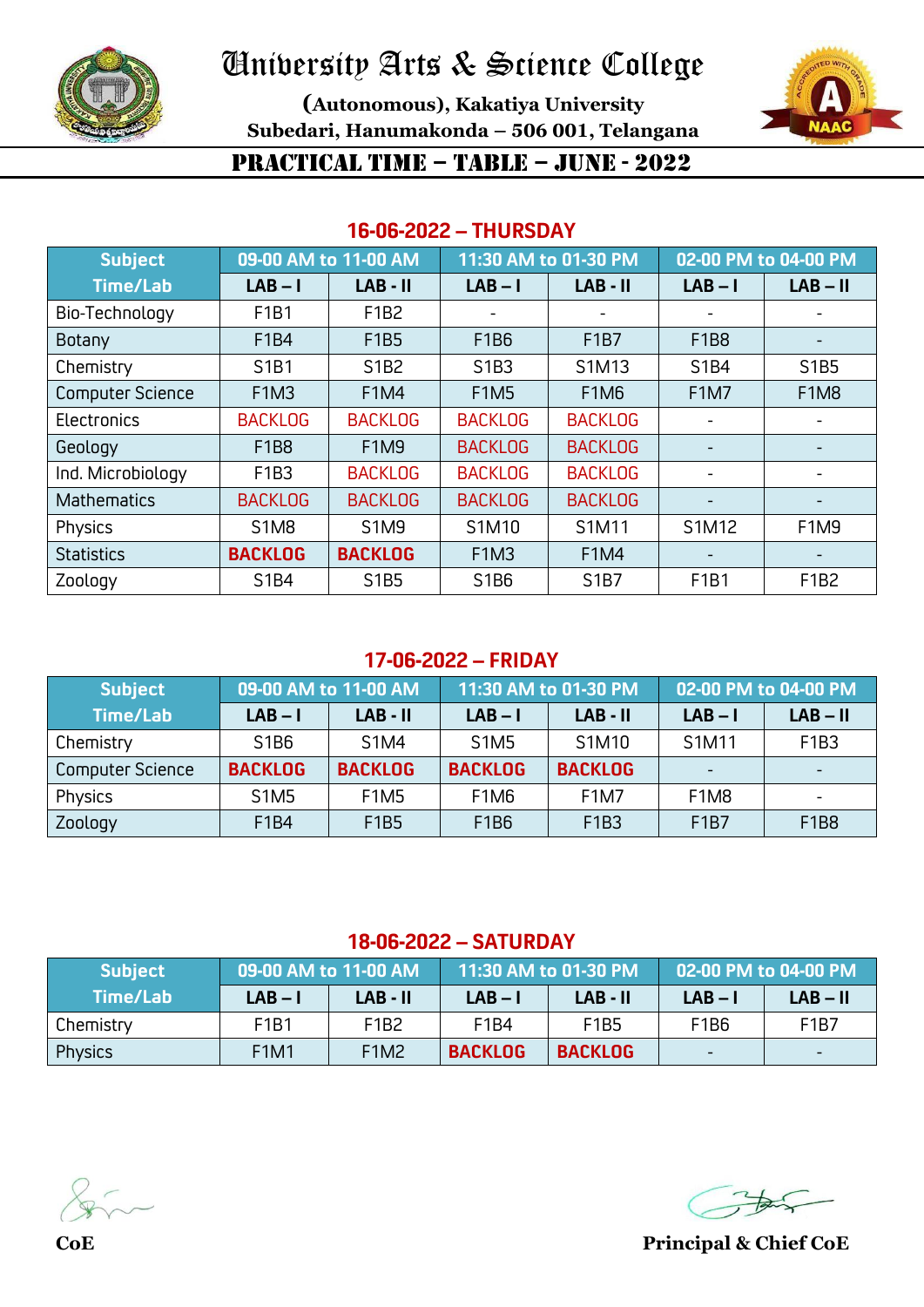

**(Autonomous), Kakatiya University Subedari, Hanumakonda – 506 001, Telangana**



PRACTICAL TIME – TABLE – JUNE - 2022

#### **BATCHES DESCRIPTION – III YEAR VI SEMESTER**

|                               |                 |                  | <b>Hall Ticket Number</b> |              |  |
|-------------------------------|-----------------|------------------|---------------------------|--------------|--|
| <b>Batch Code</b>             | Group           | From             | To                        | <b>Total</b> |  |
| <b>T1B1</b>                   | $Bt.Z.C - E/M$  | 1902200-15-18001 | 18037                     | 37           |  |
| <b>T1B2</b>                   | $Imb.Z.C - E/M$ | 1902200-15-43001 | 43023                     | 23           |  |
| T1B3                          | $B.Z.C - E/M$   | 1902200-15-27001 | 27035                     | 35           |  |
| T1B4                          | $B.Z.C - T/M$   | 1902200-15-26502 | 26523                     | 23           |  |
| <b>T1B5</b>                   | $B.Z.C - T/M$   | 1902200-15-26524 | 26542                     | 22           |  |
| <b>T1B6</b>                   | $B.Z.G - T/M$   | 1902200-15-32501 | 32517                     | 17           |  |
| T <sub>1</sub> B <sub>7</sub> | $B.Z.G - T/M$   | 1902200-15-32518 | 32534                     | 16           |  |
| <b>T1M1</b>                   | $M.P.Cs - E/M$  | 1902200-15-17001 | 17022                     | 22           |  |
| T1M2                          | $M.P.Cs - E/M$  | 1902200-15-17023 | 17040                     | 17           |  |
| <b>T1M3</b>                   | $M.St.Cs - E/M$ | 1902200-15-22001 | 22019                     | 19           |  |
| T1M4                          | $M.St.Cs - E/M$ | 1902200-15-22020 | 22038                     | 18           |  |
| T <sub>1</sub> M <sub>5</sub> | $M.P.E - E/M$   | 1902200-15-19001 | 19019                     | 19           |  |
| T1M6                          | $M.P.E - E/M$   | 1902200-15-19020 | 19039                     | 19           |  |
| T <sub>1</sub> M <sub>7</sub> | $M.P.C - E/M$   | 1902200-15-15001 | 15021                     | 21           |  |
| <b>T1M8</b>                   | $M.P.C - E/M$   | 1902200-15-15022 | 15038                     | 16           |  |
| <b>T1M9</b>                   | $M.P.C - T/M$   | 1902200-15-16501 | 16527                     | 27           |  |
| T1M10                         | $M.P.G - T/M$   | 1902200-15-20502 | 20526                     | 25           |  |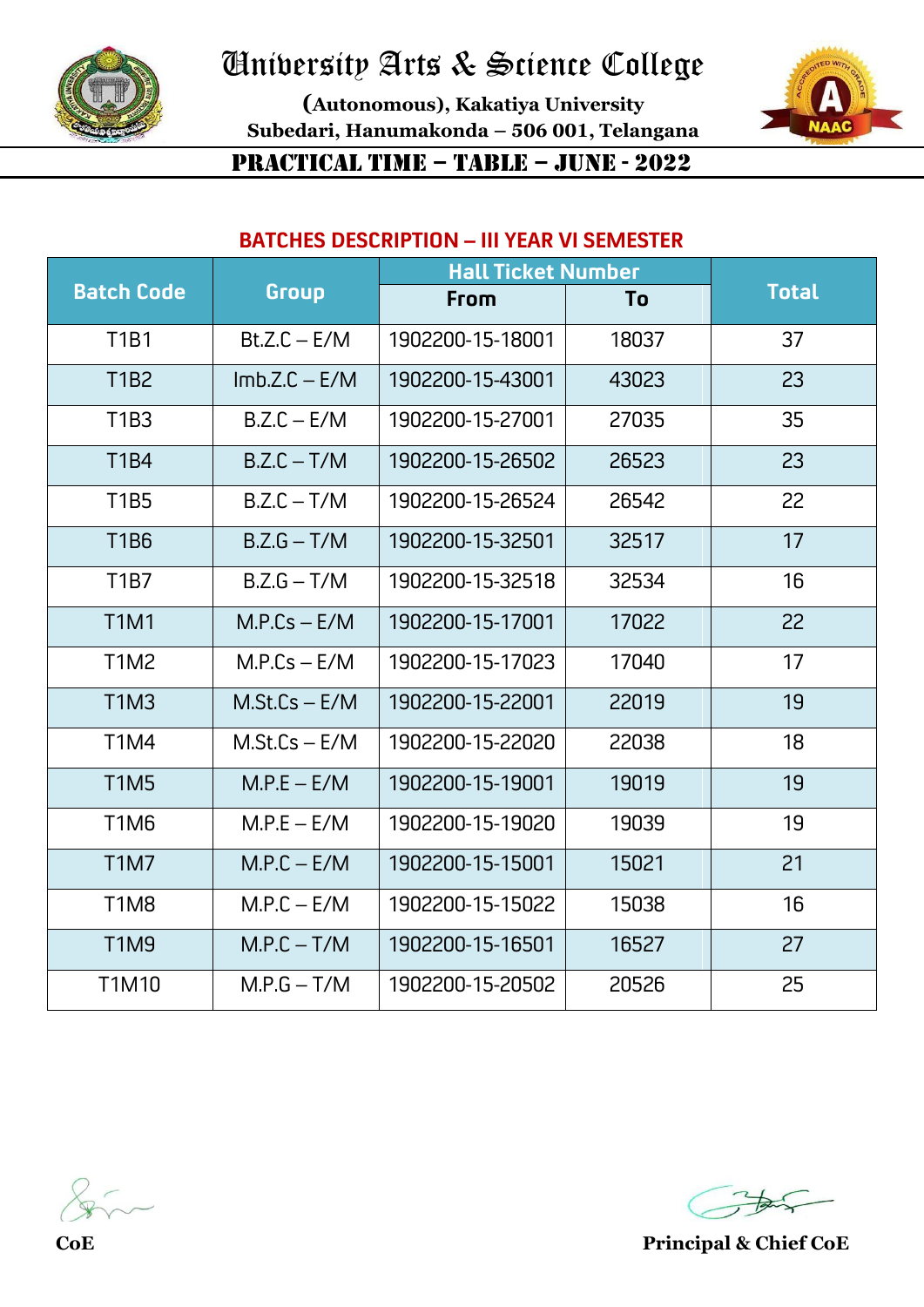

**(Autonomous), Kakatiya University Subedari, Hanumakonda – 506 001, Telangana** PRACTICAL TIME – TABLE – JUNE - 2022



### **BATCHES DESCRIPTION – II YEAR IV SEMESTER**

|                   | <b>Hall Ticket Number</b> |           |           |              |
|-------------------|---------------------------|-----------|-----------|--------------|
| <b>Batch Code</b> | Group                     | From      | To        | <b>Total</b> |
| S1B1              | $Bt.Z.C - E/M$            | 001203601 | 001203624 | 24           |
| S1B2              | $Bt.Z.C - E/M$            | 001203625 | 001203647 | 23           |
| S1B3              | $Imb.Z.C - E/M$           | 001203801 | 001203810 | 10           |
| <b>S1B4</b>       | $B.Z.C - E/M$             | 001203401 | 001203430 | 30           |
| S1B5              | $B.Z.C - T/M$             | 001203001 | 001203028 | 28           |
| S1B6              | $B.Z.C - T/M$             | 001203029 | 001203056 | 27           |
| S1B7              | $B.Z.G - T/M$             | 001203201 | 001203208 | 08           |
| <b>S1B8</b>       | $B.C.G - T/M$             | 001203209 |           | 01           |
| S1M1              | $M.P.Cs - E/M$            | 001204401 | 001204424 | 24           |
| <b>S1M2</b>       | $M.P.Cs - E/M$            | 001204425 | 001204448 | 24           |
| <b>S1M3</b>       | $M.P.Cs - E/M$            | 001204449 | 001204471 | 22           |
| <b>S1M4</b>       | $M.P.C - E/M$             | 001204201 | 001204220 | 20           |
| <b>S1M5</b>       | $M.P.C - E/M$             | 001204221 | 001204239 | 19           |
| <b>S1M6</b>       | $M.St.Cs - E/M$           | 001204501 | 001204527 | 27           |
| <b>S1M7</b>       | $M.E.Cs - E/M$            | 001204601 | 001204607 | 07           |
| <b>S1M8</b>       | $M.P.St - E/M$            | 001204621 | 001204626 | 06           |
| <b>S1M9</b>       | $M.P.E - E/M$             | 001204631 | 001204632 | 02           |
| S1M10             | $M.P.C - T/M$             | 001204001 | 001204018 | 18           |
| S1M11             | $M.P.C - T/M$             | 001204019 | 001204036 | 17           |
| S1M12             | $M.P.G - T/M$             | 001204101 | 001204104 | 04           |
| S1M13             | $M.C.G - T/M$             | 001204111 | 001204116 | 06           |

$$
\mathcal{E}_{\text{max}}
$$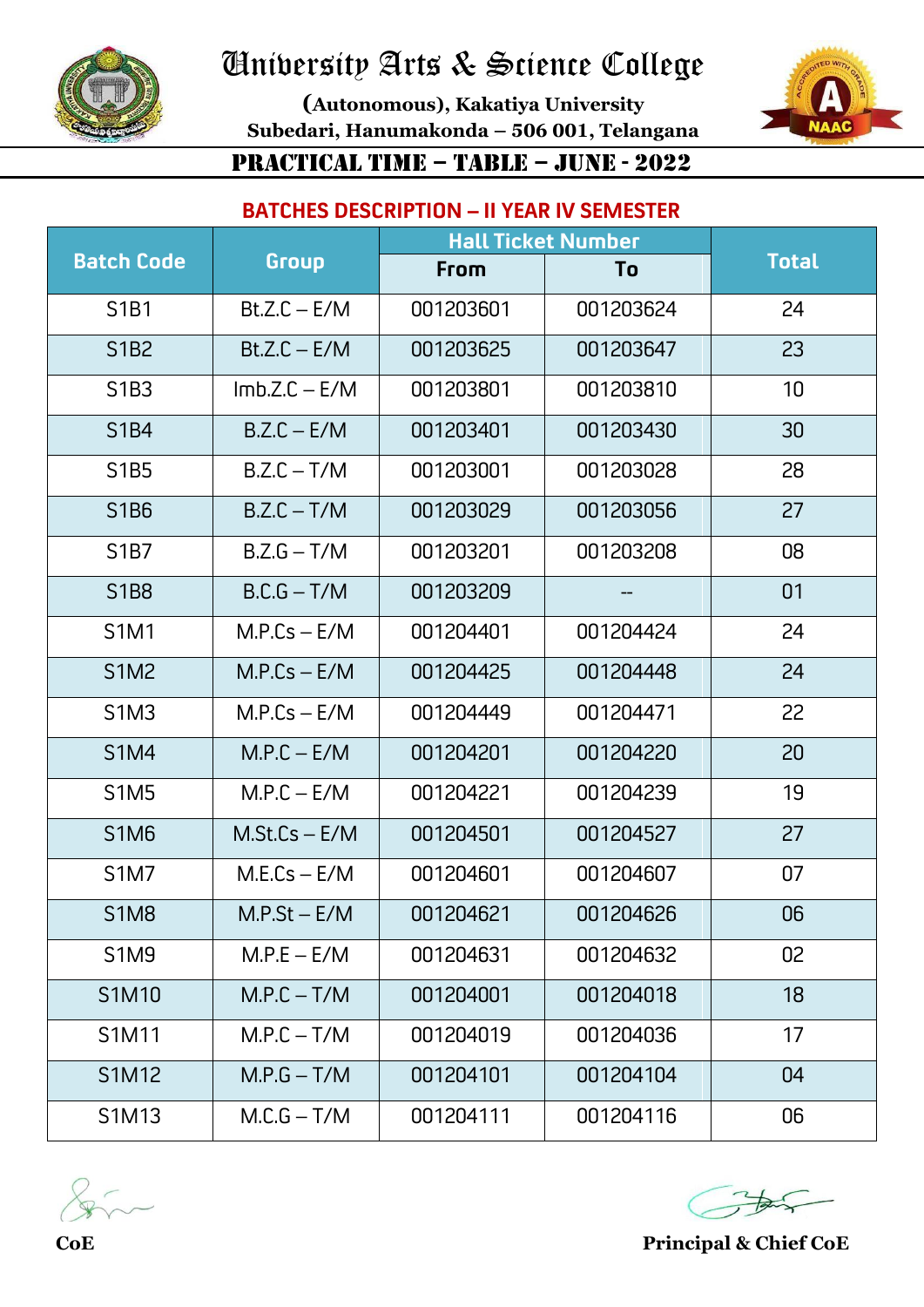

**(Autonomous), Kakatiya University Subedari, Hanumakonda – 506 001, Telangana** PRACTICAL TIME – TABLE – JUNE - 2022



# **BATCHES DESCRIPTION – I YEAR II SEMESTER**

|                               |                 | <b>Hall Ticket Number</b> |           |              |
|-------------------------------|-----------------|---------------------------|-----------|--------------|
| <b>Batch Code</b>             | Group           | From                      | To        | <b>Total</b> |
| F1B1                          | $Bt.Z.C - E/M$  | 001213301                 | 001213325 | 25           |
| F1B2                          | $Bt.Z.C - E/M$  | 001213326                 | 001213345 | 20           |
| F1B3                          | $Imb.Z.C - E/M$ | 001213401                 | 001213404 | 04           |
| F1B4                          | $B.Z.C - T/M$   | 001213001                 | 001213025 | 25           |
| <b>F1B5</b>                   | $B.Z.C - T/M$   | 001213026                 | 001213040 | 15           |
| F1B6                          | $B.Z.C - E/M$   | 001213101                 | 001213125 | 25           |
| F <sub>1</sub> B <sub>7</sub> | $B.Z.G - E/M$   | 001213126                 | 001213133 | 08           |
| F1B8                          | $B.Z.G - E/M$   | 001213201                 | 001213215 | 15           |
| <b>F1M1</b>                   | $M.P.C - T/M$   | 001214001                 | 001214018 | 18           |
| <b>F1M2</b>                   | $M.P.C - E/M$   | 001214101                 | 001214129 | 29           |
| <b>F1M3</b>                   | $M.St.Cs - E/M$ | 001214401                 | 001214425 | 25           |
| <b>F1M4</b>                   | $M.St.Cs - E/M$ | 001214426                 | 001214432 | 07           |
| <b>F1M5</b>                   | $M.P.Cs - E/M$  | 001214301                 | 001214325 | 25           |
| F <sub>1</sub> M <sub>6</sub> | $M.P.Cs - E/M$  | 001214326                 | 001214350 | 25           |
| <b>F1M7</b>                   | $M.P.Cs - E/M$  | 001214351                 | 001214375 | 25           |
| <b>F1M8</b>                   | $M.P.Cs - E/M$  | 001214376                 | 001214388 | 13           |
| <b>F1M9</b>                   | $M.P.G - E/M$   | 001214201                 | 001214223 | 23           |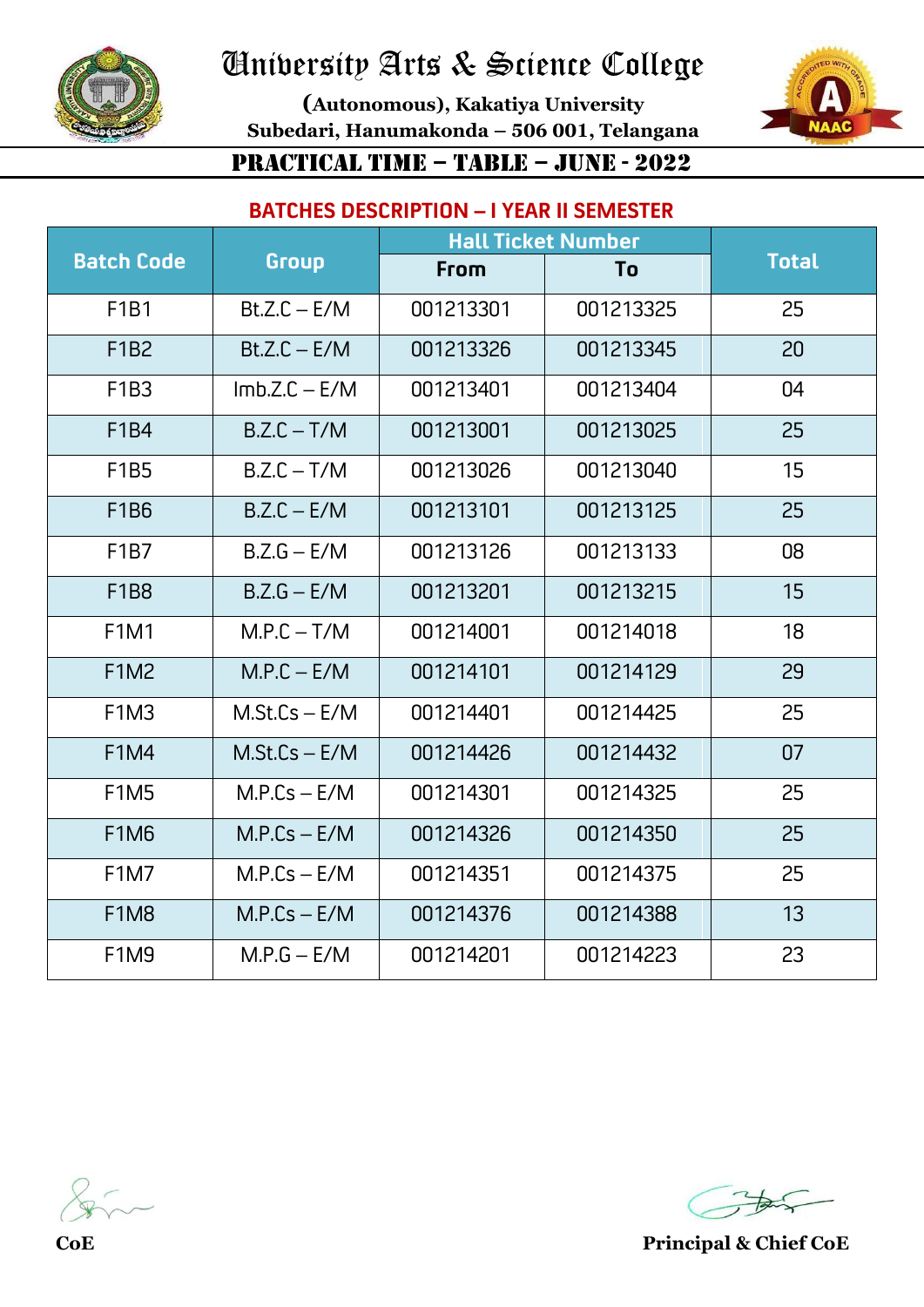

**(Autonomous), Kakatiya University Subedari, Hanumakonda – 506 001, Telangana**



### PRACTICAL TIME – TABLE – JUNE - 2022

**Bachelor of Commerce (Computer Applications)**

#### **14-06-2022 – TUESDAY**

| <b>Subject</b>                  | 09-00 AM to 11-00 AM | 11:30 AM to 01-30 PM | 02-00 PM to 04-00 PM |  |  |  |
|---------------------------------|----------------------|----------------------|----------------------|--|--|--|
| Time/Lab                        | $LAB - I$            | $LAB - I$            | $LAB - I$            |  |  |  |
| <b>B.Com I YEAR II SEMESTER</b> |                      |                      |                      |  |  |  |
| Programming with<br>$C & C++$   | FBCM1                | FBCM2                | <b>BACKLOG</b>       |  |  |  |

#### **15-06-2022 – WEDNESDAY**

| <b>Subject</b>                   | 09-00 AM to 11-00 AM | 11:30 AM to 01-30 PM | 02-00 PM to 04-00 PM |  |  |  |
|----------------------------------|----------------------|----------------------|----------------------|--|--|--|
| Time/Lab                         | $LAB - I$            | $LAB - I$            | $LAB - I$            |  |  |  |
| <b>B.Com II YEAR IV SEMESTER</b> |                      |                      |                      |  |  |  |
| Web Technologies                 | SBCM1                | SBCM <sub>2</sub>    | <b>BACKLOG</b>       |  |  |  |

#### **16-06-2022 – THURSDAY**

| <b>Subject</b>                    | 09-00 AM to 11-00 AM | 11:30 AM to 01-30 PM | 02-00 PM to 04-00 PM |  |  |  |
|-----------------------------------|----------------------|----------------------|----------------------|--|--|--|
| Time/Lab                          | $LAB - I$            | $LAB - I$            | $LAB - I$            |  |  |  |
| <b>B.Com III YEAR VI SEMESTER</b> |                      |                      |                      |  |  |  |
| Multimedia                        | TBCM1                | TBCM2                |                      |  |  |  |
| <b>Systems</b>                    |                      |                      | <b>BACKLOG</b>       |  |  |  |

### **BATCHES DESCRIPTION**

|                   |                       | <b>Hall Ticket Number</b> |           |              |
|-------------------|-----------------------|---------------------------|-----------|--------------|
| <b>Batch Code</b> | Group                 | From                      | To        | <b>Total</b> |
| FBCM1             | B.Com CA-I Sem        | 001212601                 | 001212632 | 32           |
| FBCM1             | $B$ .Com $CA - I$ Sem | 001212633                 | 001212664 | 32           |
| SBCM1             | B.Com CA - IV Sem     | 001202601                 | 001202629 | 29           |
| SBCM1             | B.Com CA - IV Sem     | 001202630                 | 001202658 | 29           |
| TBCM1             | B.Com CA - VI Sem     | 1902200-14-14001          | 14029     | 29           |
| TBCM1             | B.Com CA - VI Sem     | 1902200-14-14030          | 14058     | 29           |